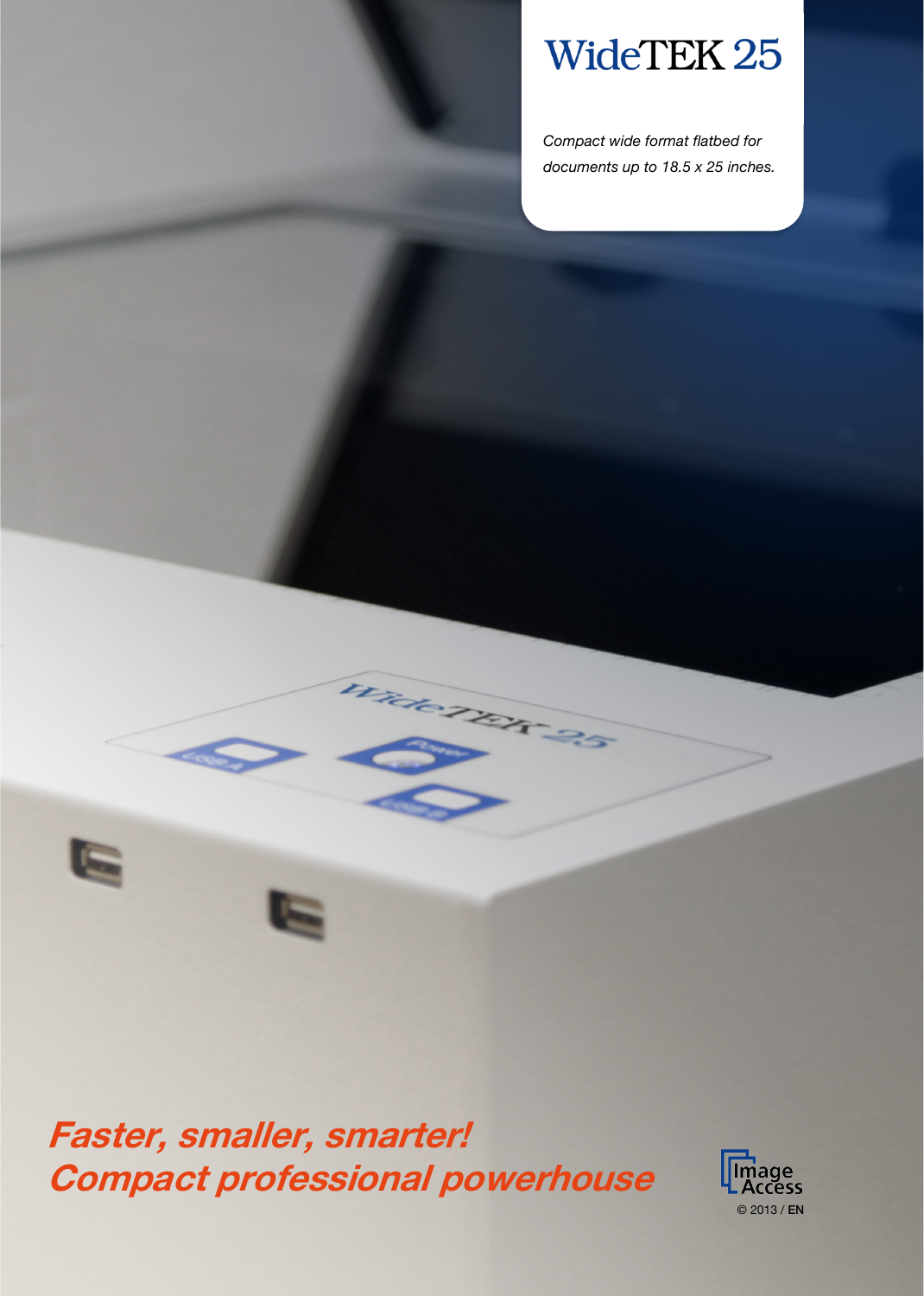

- CCD SCANNER FOR COLOR, GRAYSCALE OR BLACK AND WHITE IMAGES
- SCANS 18.5 x 25 INCHES OR DIN A2 IN LESS THAN 3 **SECONDS**
- 1200 x 600 DPI OPTICAL
- LED LAMPS, NO WARM UP, IR/UV FREE
- SMALL ENOUGH TO FIT ON ANY DESKTOP
- LARGE COLOR TOUCHSCSREEN FOR SIMPLIFIED OPERATION
- INTEGRATED WALK UP SCANNING SOFTWARE
- TWO USB PORTS AND SCAN2USB FUNCTIONALITY
- AUTOMATIC CROP AND **DESKEW**
- REAL TIME DISPLAY OF SCANNED IMAGES
- MODIFY IMAGES WITHOUT RESCANNING
- **DUST-FREE CAMERA TECHNOLOGY**
- EASY INSTALLATION VIA SCAN2NET® TECHNOLOGY



*WideTEK® 25, currently the only wide format flatbed color scanner on the market for professional applications, compact enough for your desktop. Professional quality, affordable investment*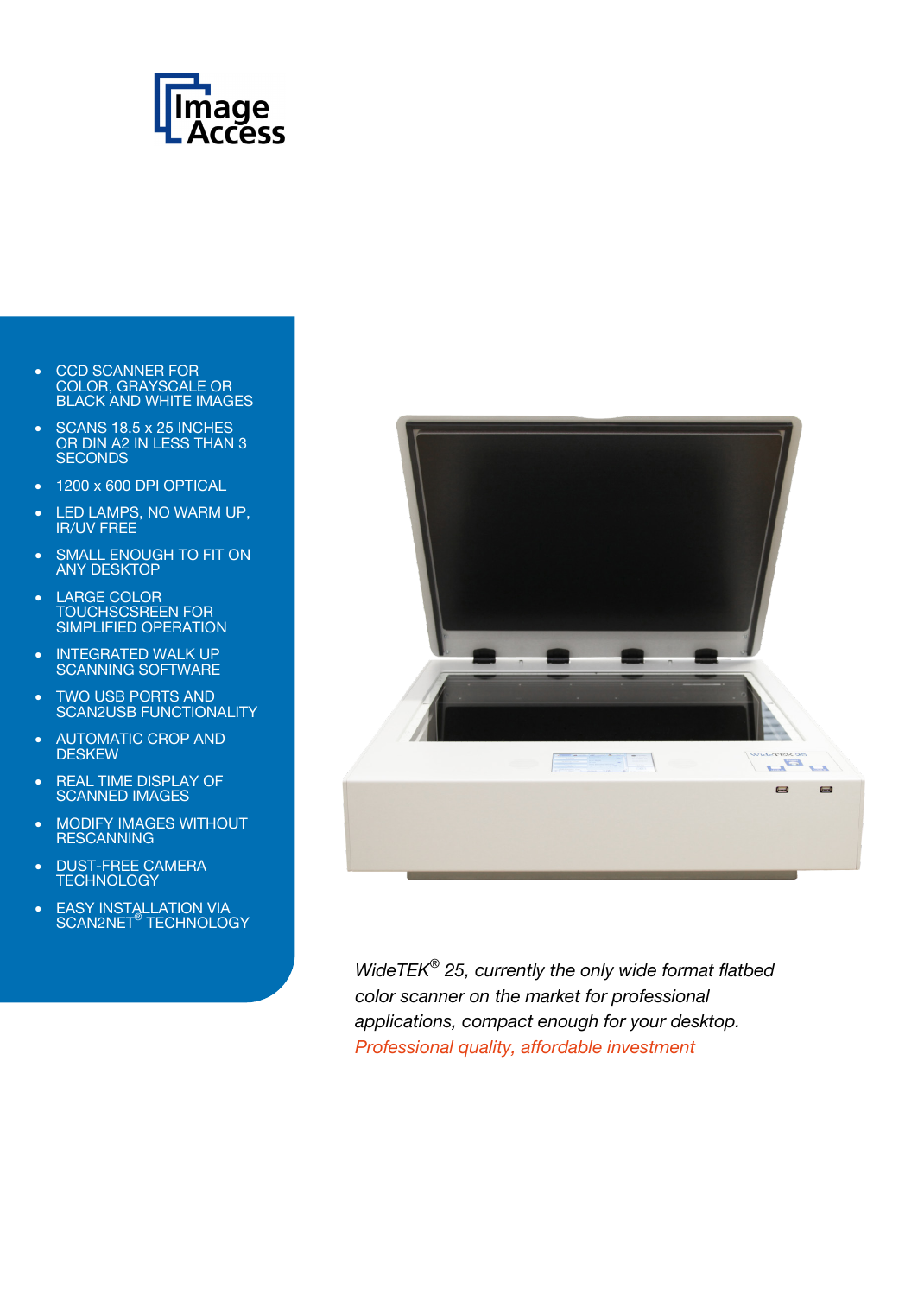### *Walk Up Scanning, State of the Art LED Illumination WideTEK® 25 Delivers Optimal Scan Results*

WideTEK® 25 is extremely fast and delivers high resolution color, black and white or grayscale images in jpeg, tif, pdf and most other standard image output formats. It combines productionready design and uniquely compact dimensions in a new class of professional but affordable scanners.

WideTE $K^{\circ}$  25 can scan nearly anything: from business cards to diagrams in A2 format, books, newspapers, maps, construction drawings, bound documents and more. The scanner needs less than three seconds to scan the largest format of 18.5 x 25 inches in brilliant quality. Its compact size and integrated walk up scanning software make it the ideal solution for reprographics, copy services, press clipping services as well as in universities, libraries, AEC, and government offices.

Operate the scanner either with a standard web browser, the built in touchscreen or a mobile device like an iPad or Android tablet, using our application for mobile devices Scan2Pad<sup>®</sup>.

### *Further highlights that make Image Access scanners the right choice for every application:*

- Scan2USB -- Walk up Scanning to any USB device
- Scan2Print -- Output to any connected printer
- Scan2Network -- Output to any network drive
- Scan2Pad® -- Operation via tablet or other mobile device
- Virus resistant Linux OS
- Operating system independent, runs with Windows, Linux, Mac OS, Unix. Ready for Windows<sup>®</sup> 8
- Network scanning via any web browser; i.e. IE, Safari, Chrome, Firefox
- Remote maintenance and troubleshooting
- Firmware updates via web interface
- Includes 12 month Extended Warranty subscription

### *Options:*

- Hardware and software options for high volume scanning
- Extended Warranty -- Up to 5 years subscription for extended warranty package and free spare parts







*Large color touchscreen for simplified operation Scan anything with the WideTEK® 25 and get high quality images at production scanning speeds.*

### Markets and Applications

WideTEK® 25, a valuable production device for numerous markets.

WideTEK*®* 25 Markets

Architecture, Engineering, Construction, CAD Copy Services, Reprographics Mapping Services, GIS Media Control, Press Clipping Services Universities, Libraries, Registries

The applications are many and diverse. WideTEK® 25 fits nearly any application where you need wide format and production speeds.

### WideTEK*®* 25 Applications

Scanning maps, color posters, display graphics, artwork, photographs Archiving newspapers, periodicals, catalogs and magazines Archiving blueprints and sepias Scanning drafts and advertising on paper board, photos, fabrics, tiles Bound & stapled documents: contracts, accounting ledgers, handbooks